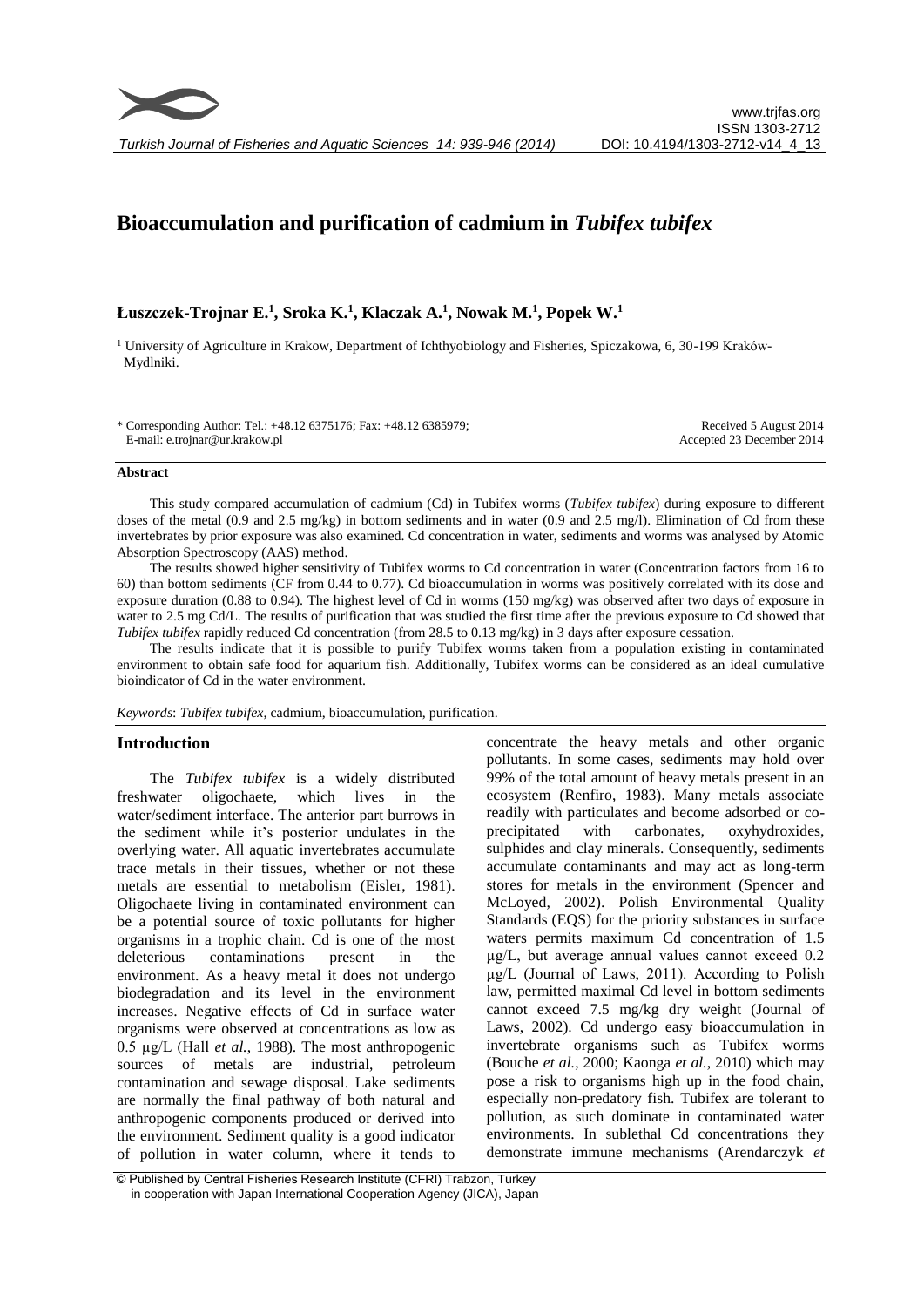*al.*, 2014). Tubifex are often sold as food for aquarium fish. The question is if Tubifex worms are taken from polluted environment can they be toxic to aquarium fish?

The aim of this work was to compare Cd bioaccumulation in Tubifex worms through exposure: in sediments and water. Additionally the study aimed at establishing if Cd bioaccumulation is a reversible process and after exposure cessation.

### **Materials and Methods**

The studies were conducted in the Department of Ichthyobiology and Fisheries of University of Agriculture in Kraków, Poland. Tubifex worms of 1800 g were purchased in the aquarium stock market.

#### **Sediment Exposures (14 days)**

Nine kilograms of sediments were collected from a Cd-free carp pond located in the area of Experimental Station of the Department of Ichthyobiology and Fisheries, which is supplied with water from the Rudawa River (the Upper Vistula drainage, SE Poland). Three sets of experimental sediments were prepared in plastic containers. Sediments were spiked with the appropriate aliquot of Cd and shacked. Tap water was used in sediment exposure experiments. The first one was contaminated with cadmium chloride  $CdCl<sub>2</sub> \cdot 2.5$  H<sub>2</sub>O (produced by ChemPur in Piekary Śląskie) to achieve a concentration 0.9 mg Cd/kg (Cd1 group), the second one was contaminated with 2.5 mg Cd/kg (Cd2 group) and the third was not contaminated and acted as control set. Before exposure *T. tubifex* were placed in tap water for 3 days and then divided into 3 groups (each 300 grams weight), which were located in previously prepared sediments sets. The density of worms in sediments was 100 g per 1000 g. Water above the sediments, of temperature 17°C, was circulating through the pump and aerated. Dissolved



**Figure 1.** Schedule of a closed circuit of water used in the sediment-exposure. The arrows show the direction of water flow. The container with the sediments is in slight inclination of 8% in order to have drop in water levels.

oxygen was kept at 60% saturation (Figure 1). Experiment was conducted in duplicate. The worms were not additionally fed during the experiment to avoid any interaction between contaminant and food.

# **Water-Only Exposures (6 days)**

Water-only experiment was conducted under static conditions for 6 days. The exposure consisted of an unspiked control and two spiked concentrations. Tubifex were divided into 3 groups (each of 300 g weight), which were located in previously prepared containers in tap water contaminated with Cd at the level 0.9 mg/L or 2.5 mg/L and uncontaminated (groups: Cd3, Cd4 and control-in-water, respectively). These sets did not contain any sediments. Water quality characteristics were: conductivity 270 to 350  $\mu$ S/cm; pH 7.5 to 8.5; TDS 120 to 140 mg/L; alkalinity 75 to 100 mg/L. Water was circulating through a pomp and additionally was aerated in the aim of providing comfortable conditions (Figure 2). After 48 hours of the exposure, worms of group Cd3 were divided into two subgroups, of which one was still under Cd exposure and the second purified in clear tap water (Cd3-dx). Tubifex of group Cd4 were not purified because of 100% mortality occurring after 48 hours of exposure.

# **Survival Rate**

After 2, 7, 10, 12 and 14 days of exposure survival of Tubifex from sediments groups (Cd1, C2 and control-in-sediment) was determined.

After 24 and 48 hours and later after 3 and 6 days of exposure in water-only worms' groups survivability was determined.

Sample of 10 g Tubifex was collected from each group, and alive and dead worms were counted using stereomicroscope under the magnification 6.3 x (PZO-Warszawa). Worms were considered dead when no response to physical stimulation was



**Figure 2.** Three plastic container sets of worms in onlywater exposure. The container with the worms is in slight inclination of 8% in order to have drop in water levels. Water is circulating through the pump located in the aquarium under the container.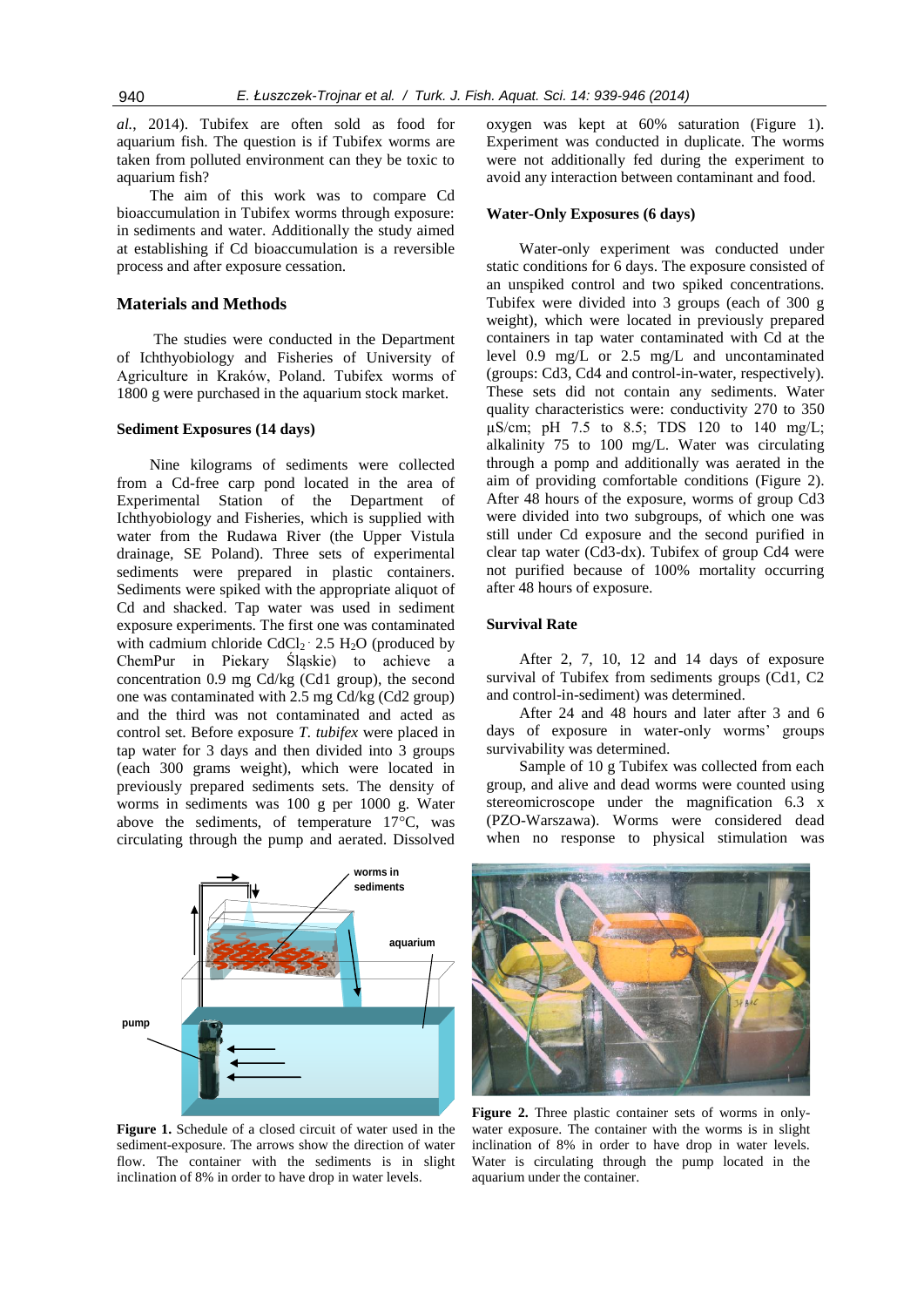observed. During the study of survivability worms were observed to monitor any visible toxic effects.

## **Bioaccumulation**

Samples of water above sediments and samples of worms were collected after the seventh day of exposure with the aim of analysing Cd concentration in groups Cd1, Cd2 and sediments control. After 24 and 48 hours, and later after 3 and 6 days of exposure only-in-water samples of worms from groups Cd3, Cd4 and control-in-water were collected with the aim of Cd concentration analysis. Always 5 samples of worms weighing 5 g were taken from each group.

All collected samples of water, sediments and worms were kept at -20°C before Cd analysis. Prior to the analysis samples were mineralized. Samples of worms (5 g) were placed individually in glass cylinders and mineralized in the presence of 10 mL  $HNO<sub>3</sub>$  and  $HClO<sub>4</sub>$  (3:1) at room temperature. After 20 hours samples were heated for 5-6 hours up to a maximum temperature of 180°C using mineralizer Velp 20/26.

Samples of sediments (20 g) were filled with 10 mL HNO<sub>3</sub>, and crushed with ceramic mortar for 5 minutes with the aim of extraction of labile Cd forms, which could be accumulated by living invertebrates. Next each sample was filtered and diluted with deionized water to 25 ml. From the diluted extract subsamples of 5 mL were taken and placed individually in glass cylinders in the presence of 10 mL  $HNO<sub>3</sub>$  and  $HClO<sub>4</sub>$  (3:1) at room temperature. After 20 hours samples were heated for 5-6 hours up to a maximum temperature of 180°C as in case of worms.

Water samples (5 ml) were mineralized in the presence of  $10 \text{ mL of HNO}_3$  at room temperature for 20 hours and 5 hours at 180°C.

All samples after the mineralization process were diluted to 10 mL with deionized water and kept at 4<sup>0</sup>C before Cd concentration analysis.

Atomic absorption spectrometry was used to determine Cd concentration in all samples (spectrometer - Unicam 929) (Agemian *et al.,* 1980). The concentrations were read from the standard curve generated using the standards prepared based on atomic absorption standards made at the Office of Weights and Measures in Warsaw. Each sample was assayed in duplicate. Calibration was repeated after every ten samples. The results were presented in milligrams of Cd per kilogram wet weight (w.w.) of worms or sediments, and milligrams per liter of water. Detection limit for Cd was 0.001 mg/kg. Bioaccumulation coefficients were calculated as the relation of Cd concentration in worms to Cd concentration in sediments (sediment exposure) or in water (only-water exposure).

The results were subjected to Kruskal-Wallis test, and significant differences were determined between the groups using Man Whitney' test. Spearman's correlation coefficients were calculated to examine the relationship between Cd concentration in worms and kind, dose and time of exposure.

# **Results**

#### **Sediment Exposures**

Cd concentration analysis in bottom sediments showed that in group Cd1 was 0.9 mg/kg, and in group Cd2 2.5 mg/kg, while sediments of control group contained 0.2 mg Cd/kg (Figure 3). After 7 days of exposure statistically significant differences were observed in Cd concentration in worms



**Figure 3.** Comparison of Cd concentration ( $\pm$ SE) in samples of water above the sediments, sediments and worms after 7 days of exposure in sediments to 0.9 and 2.5 mg Cd/kg. Different letters indicate statistical significance of mean values (P<0.01). Spearman's correlation coefficients r indicating the dependence of Cd accumulation in worms on metal concentration in water above sediments, and in sediments are presented above bars respectively. \*\*\* means statistical significance at P<0.0001.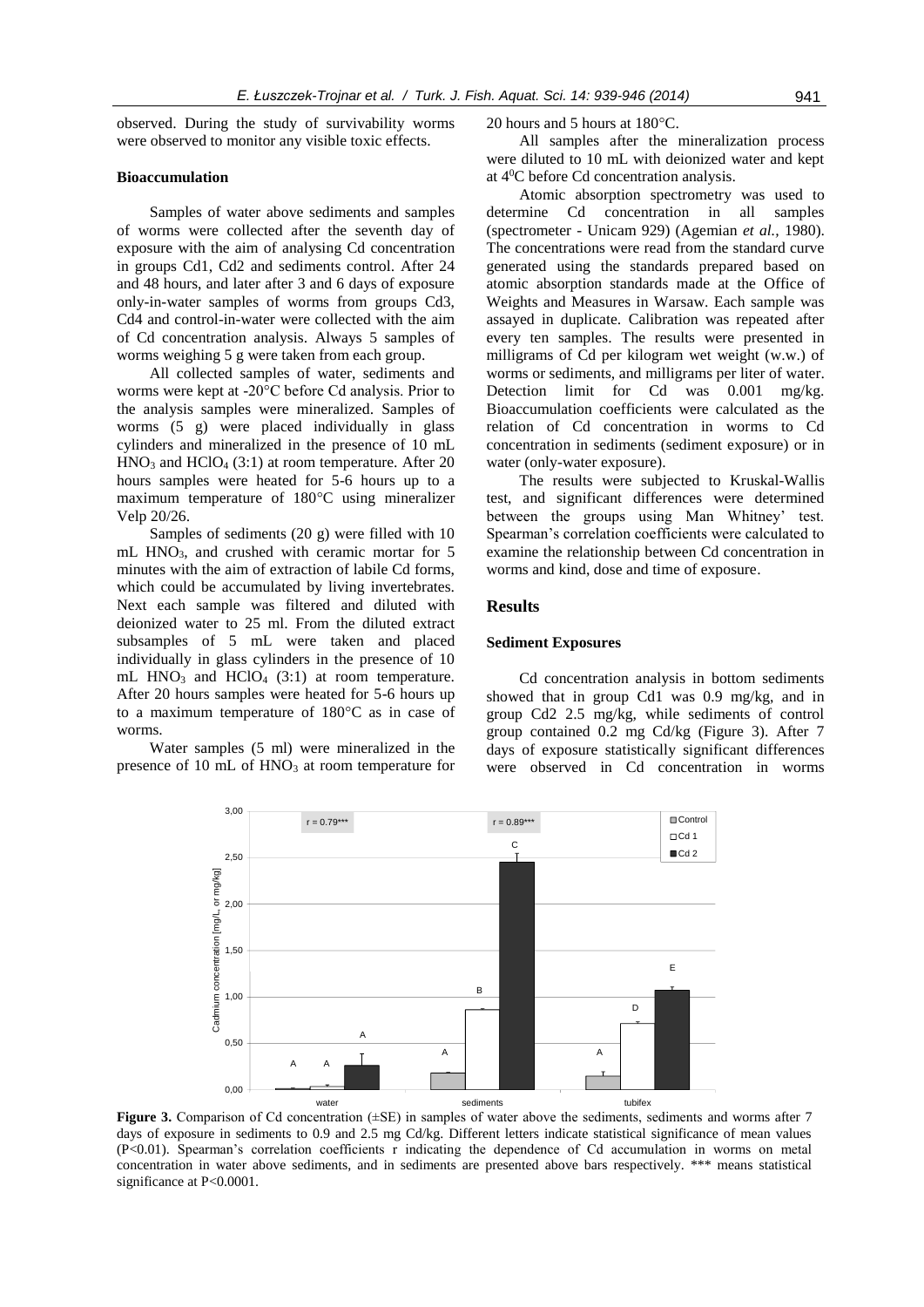dependent on the dose of exposure (Figure 3). Cd level in worms was significantly correlated to its concentration in sediments ( $r = 0.89$  P<0.0001) and in water above the sediments  $(r = 0.79 \text{ P} < 0.0001)$ (Figure 3).

Survivability of worms after 2 days was 99% in group Cd2, after 7 days 88% and 82% in groups Cd1 and Cd2, while after 14 days of exposure decreased to 0% in both exposed groups Cd1 and Cd2 (Table 1). Concentration factors for both kinds of exposure (in sediments and in water) are presented in Table 2.

#### **Exposure in Water-Only**

Survivability of worms in subsequent days of exposure to Cd in water-only is presented in Table 3. Statistically significant differences in Cd concentration in Tubifex in dependence on metal dose exposure have been shown. The highest Cd level (150 mg/kg) was noted in worms of group Cd4 after 48 hours of exposure to 2.5 mg Cd/L, with 100% mortality rate observed the following day (Figure 4, Table 3).

The highest Cd concentration in worms of group Cd3 was noted after 3 days of exposure to 0.9 mg  $(43.1 \text{ mg/kg})$ , just prior to 100% mortality of this group worms observed on the subsequent day. After

24 hours of exposure in water-only Cd level in worms was significantly higher than in the control, and in the group Cd4 was significantly higher than in Cd3 group. In worms of Cd3-dx group statistically significant decrease of Cd level was noted after 4 days of purification (Figure 4).

There was strong correlation between Cd level in worms and in water during successive days of exposure. Also in the group of worms under purification (Cd3-dx) after the first day the dependence of Cd concentration in worms was significant ( $r = 0.88$ ), while after 4 days was already insignificant ( $r = 0.45$ ) (Table 3).

During the survivability examination, the autotomy of the caudal region of the worms was observed in 12% of Tubifex of groups Cd4 after 24 hours of exposure and in 10% of worms in group Cd3 after 48 hours of exposure to Cd respectively (Table 4, Figure 5). Additionally, the increase in mucus production by the worms exposed to Cd was observed.

### **Discussion**

Survivability is a suitable parameter to indicate the stress status of organisms (Biagianti-Risbourg and Bastide, 1995). The increase in mortality rates

**Table 1.** Survivability of Tubifex during 14 days of exposure in sediments to 0,9 and 2,5 mg Cd/kg

| Days | Control | Cd1  | Cd2  |
|------|---------|------|------|
|      | $(\% )$ | (% ) | (% ) |
|      | 100     | 100  | 99   |
|      | 84      | 88   | 82   |
| 10   | 83      | 60   | 30   |
| 12   | 81      | 35   |      |
| 14   | 80      |      |      |

**Table 2.** Comparison of concentration factors depending on kind of exposure, Cd dose, and exposure duration

|                                          | Control | Cd1/Cd3 | Cd2/Cd4 |
|------------------------------------------|---------|---------|---------|
| After 7 days of exposure in sediments    | 0.50    |         | 0.44    |
| After 24 hours of exposure in water-only |         | 23.3    | LO      |
| After 48 hours of exposure in water-only |         |         | 60      |
| After 3 days of exposure in water-only   |         | 47.8    |         |

**Table 3.** Comparison of *T. tubifex* survivability and autotomy of caudal region during exposure to 0.9 and 2.5 mg Cd/L in water-only, and during purification (Cd 3dx-group)

| Exposure | Purification | Groups                   |          |                      |          |                      |          |                      |          |
|----------|--------------|--------------------------|----------|----------------------|----------|----------------------|----------|----------------------|----------|
|          |              | Control                  |          |                      | Cd 3     |                      | Cd 4     |                      | Cd 3dx   |
| [days]   | [days]       | $(0.1 \text{ mg } Cd/L)$ |          | $(0.9 \text{ mg/L})$ |          | $(2.5 \text{ mg/L})$ |          | $(0.1 \text{ mg/L})$ |          |
|          |              | survival                 | autotomy | survival             | autotomy | survival             | autotomy | survival             | autotomy |
|          |              | $\%$                     |          |                      | $\%$     |                      | %        |                      | $\%$     |
|          |              | 100                      |          | 100                  |          | 40                   |          |                      |          |
|          |              | 96                       |          | 30                   | 10       |                      |          |                      |          |
|          |              | 90                       |          | 20                   | 20       |                      |          | 50                   |          |
|          |              | 85                       |          |                      |          |                      |          | 10                   |          |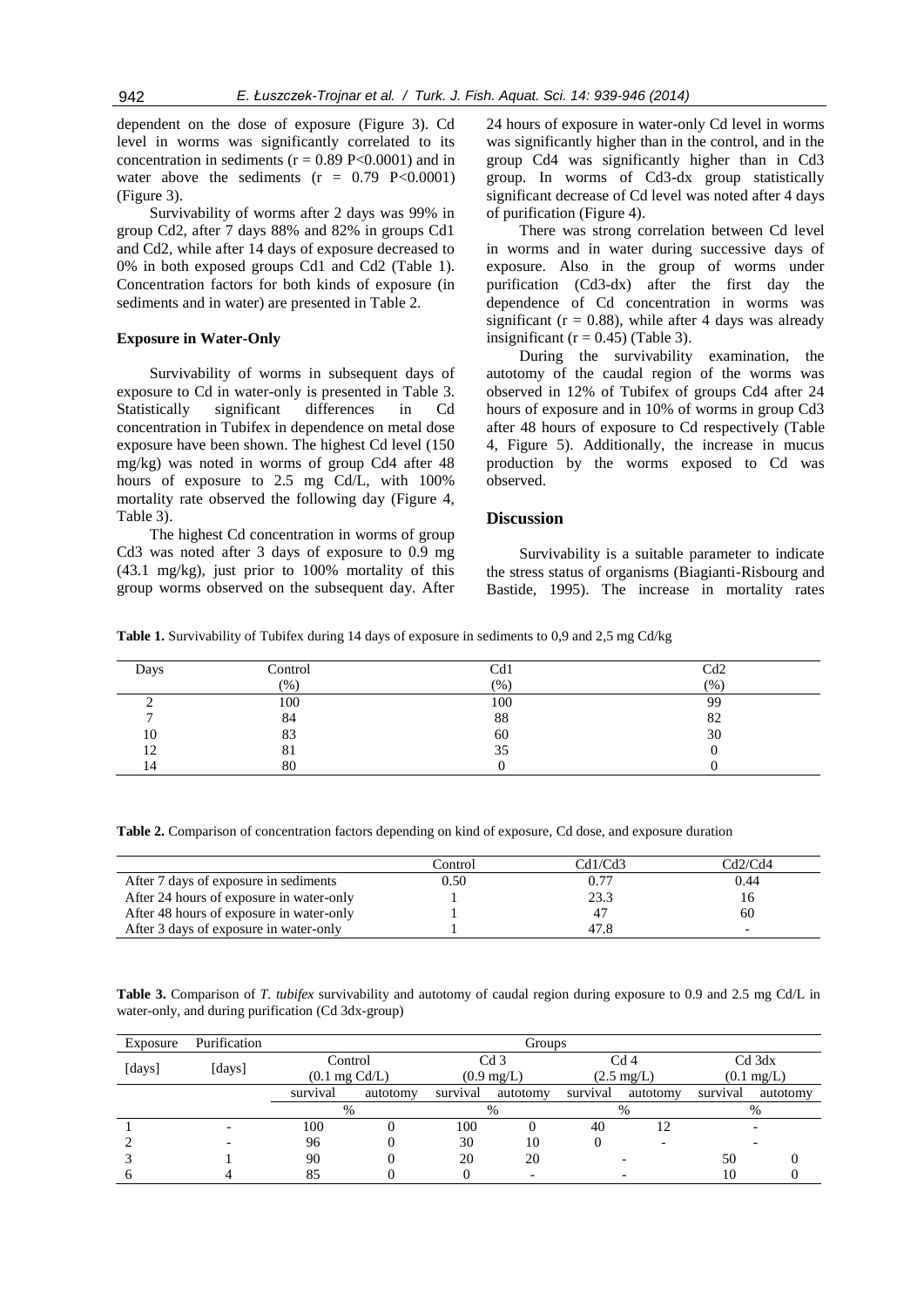

**Figure 4.** Comparison of Cd concentration changes in worms during exposure to this metal in water-only (groups Cd3 and Cd4) and during purification (group Cd3-dx). Different letters indicate statistical significance of mean values (P<0.01).

**Table 4.** Comparison of Spearman's correlation coefficients r indicating the dependence of Cd accumulation in worms and metal concentration in water in successive days of the experiment

| Time                                        | Control/Cd3/Cd4 | $Control/Cd3-dx$ |
|---------------------------------------------|-----------------|------------------|
| 24 hours exposure                           | $0.94***$       | -                |
| 48 hours exposure                           | $0.88***$       |                  |
| 3 days of exposure or 1 day of purification | $0.87***$       | $0.88***$        |
| 4 days of purification                      | -               | 0.45             |
| ** $P<0.01$                                 |                 |                  |

\*\*\*P<0.001



**Figure 5.** Tubifex worm with autotomy of the caudal region.

indicates the transition to the final stage of stress (exhaustion). In the present study the same dose of Cd in sediments and in water-only exposure caused differences in the survival of worms. While 82% of worms exposed to 2.5 mg Cd/kg in sediments survived more than 7 days (Table 1), the same Cd concentration in water-only exposure caused the mortality of 60% already after 24 hours (Table 3). This was similar in group Cd1 and Cd3, where Tubifex were exposed to 0.9 mg Cd per kilogram of sediments (Cd1 group) or per liter of water (Cd3 group). After 7 days of exposure to Cd in sediments survivability was at the level of 88%, while during the exposure in water-only after 3 days only 20% of worms survived, and on the next day 100% mortality was noted (Table 1, and 3). Bouche *et al.* (2000), studying the acute toxicity of Cd in *Tubifex tubifex,* noted complete mortality after 3 days of exposure to 0.1 mg Cd /L. These authors determined the value of lethal toxicity  $LC_{50}$  as 0.064 mg Cd/L after 48 hours. Brkovic-Popovic and Popovic (1977) indicated even lower dose of Cd as  $LC_{50}$  after 48 h of 0.003 mg/L. Also other authors presented higher Cd concentrations as  $LC_{50}$  for Tubifex, from 0.4 to 47.5 mg/L (Chapman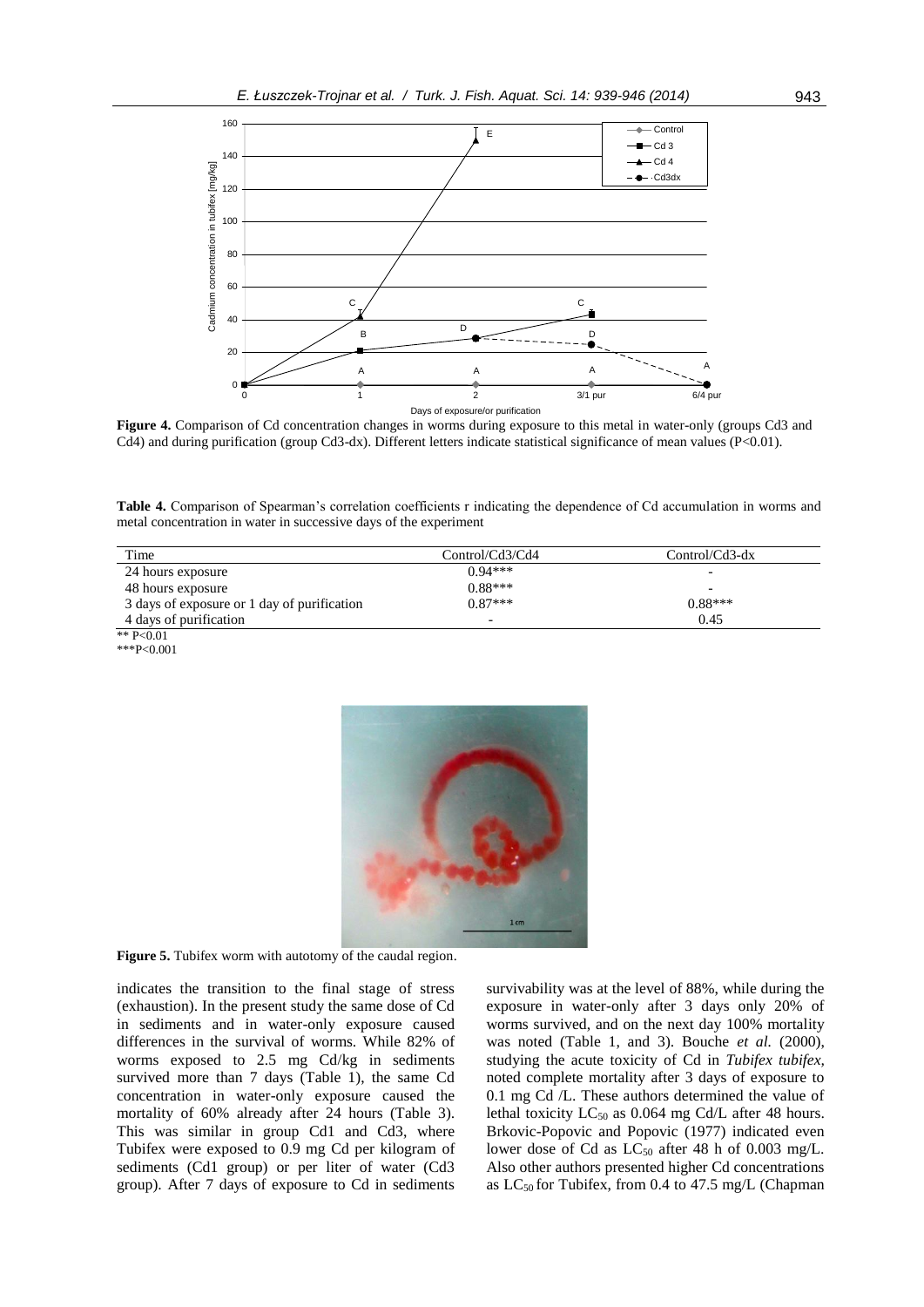*et al.*, 1982; Khangarot, 1991; Fargasova, 1994; Reynoldson *et al.*, 1996, Milani *et al.*, 2003), what shows that the little difference in test conditions may significantly influence the results. Several authors found that worms with a long-term history of exposure to a metal were more tolerant when they were further exposed (Bryan and Hummerstone, 1971; Pesch and Hoffman, 1982; Reinecke *et al.*, 1999). Cd toxicity for Tubifex depends on environmental parameters (water or sediments environment, pH,  $O_2$  saturation, water hardness). This is probably why the results of worms survivability in the present study were so different between the sediment exposure and in water-only exposure conditions (Table 1, and 3).

Invertebrates, particularly annelids, are known to have a great ability to accumulate metals (Dallinger, 1994). Results of the present study indicate that Cd bioaccumulation process in worms is dependent on its dose, on exposure duration and on the environment (sediments or water-only conditions). In sediments the highest Cd concentrations  $(1.1 \pm 0.002 \text{ mg/kg})$  were observed in worms after 7 days of exposure to 2.5 mg Cd/kg, and were significantly higher than in control  $(0.1 \pm 0.001 \text{ mg/kg})$  and higher than in group Cd1  $(0.7 \pm 0.003 \text{ mg/kg})$  exposed to lower Cd concentration 0.9 mg/kg (Figure 3). The dependence of Cd accumulation in worms on the sediment contamination was confirmed by statistically significant Spearman's coefficients r = 0.89 (P<0.0001) (Figure 3). Concentration factors during the sediment exposure were: 0.5; 0.77 and 0.44 respectively for control, Cd1, and Cd2 groups (Table 2). The water-only exposure to the same Cd doses effected an increasing Cd concentration in worms of groups Cd3 and Cd4 respectively: 21 and 42 mg Cd/kg after 24 hours, 28.5 and 150 mg Cd/kg after 48 hours and 43.1 mg Cd/kg after 3 days of exposure in group Cd3 (Fig.4). Concentration factors observed in water-only exposure were much higher than during sediment exposure, and ranged from 23 to 47.8 in group Cd3 and from 16.8 to 60 in group Cd4 (Table 2). Bouche *et al.* (2000) exposed Tubifex to 0.005 mg Cd/L and noted concentration factors at the level of 15 040, and in case of exposure to 0.01 mg/L values of concentration factors amounted to 18 430, but these authors in tests used distilled water, which significantly influenced the observed results of accumulation. Distilled water is free of ions of calcium or other elements, which are present in tap water, and during exposure may compete with Cd. Results of the present study indicate that Cd uptake is rapid and efficient. Back (1990) studying the accumulation of Cd, Zn and Pb in annelids showed that just Cd is absorbed in the highest concentrations in comparison to other metals. In addition to passive diffusion, some metals may enter by active transport, and for Cd, through calcium ion pumps (Depledge *et al.* 1994). Cd uptake would first be a passive phenomenon; then, active transport would take place when equilibrium was reached (Dhainaut-Courtois *et al.*, 1991).

Accumulation of Cd in worms was studied several times and in spite of contrary results it is known that Cd bioaccumulation depends on the dose, and duration of exposure, which is also confirmed in the results of the present work. Much more interesting was studying the depuration of this metal from the organism of Tubifex previously exposed to Cd in water-only. In this experiment after the second day of exposure, worms of the group Cd3 exposed to 0.9 mg Cd/L were divided into two subgroups, of which one was placed in uncontaminated tap water and started the purification. After one day, the decrease of Cd concentration was observed in purified worms, and full purification after 4 days in control conditions occurred (Figure 4). No autotomy was noted in this group, in spite of 50% of mortality after one day and 90% after 4 days (Table 3).

Observations of the worms revealed that Cd induced morphological alternations. One of which is increased mucus secretion in worms. Mucus secretion is considered to be an adaptive response related to the physiological resistance phase. When emitted at the surface of the body mucus containing metal represents a detoxification mechanism (Dhainaut-Courtois *et al.*, 1988). However mucus produced in large amounts may induce physiological disturbances in gas exchange (Whitley, 1967).

Another sublethal effect induced by Cd was the loss of the caudal region of the worms. The animal becomes constricted, isolating the posterior part from the rest of the body. Constriction occurred at the beginning of the posterior region (Figure 5). In the first step of degenerating each metamere formed a sphere, leading to a beaded appearance. In the second step the tail was lost, when degenerating part separated from the body. The percentages of worms undergoing this process of autotomy increased proportionally with the duration of the exposure. After 24 hours of exposure in water only, worms of group Cd3 showed no symptoms of autotomy except at 48 hours when 10% of them did. This phenomenon was also observed by Bouche *et al.* (2000), under conditions of exposure to 0.1 Cd mg/L. But these authors noted additionally the third step of the autotomy – the closing and healing of the wound. In this case autotomy may be thought as a way of eliminating part of accumulated metals from organism, especially that the highest concentration of heavy metals is determined just in posterior segments (Back, 1990). Other authors also mention fragmentation of *Tubifex tubifex* or *Lumbriculus variegates* as the effect of exposure to various heavy metals (Brkovic-Popovic and Popovic, 1977; Bailey and Liu, 1980; Khangarot, 1991; Lucan-Buche *et al.*, 1999). Meller *et al.* (1998) and Bouche *et al.* (2000) suggest that autotomy could constitute a valid endpoint of sublethal toxicity, since this phenomenon is easily monitored and is time and concentration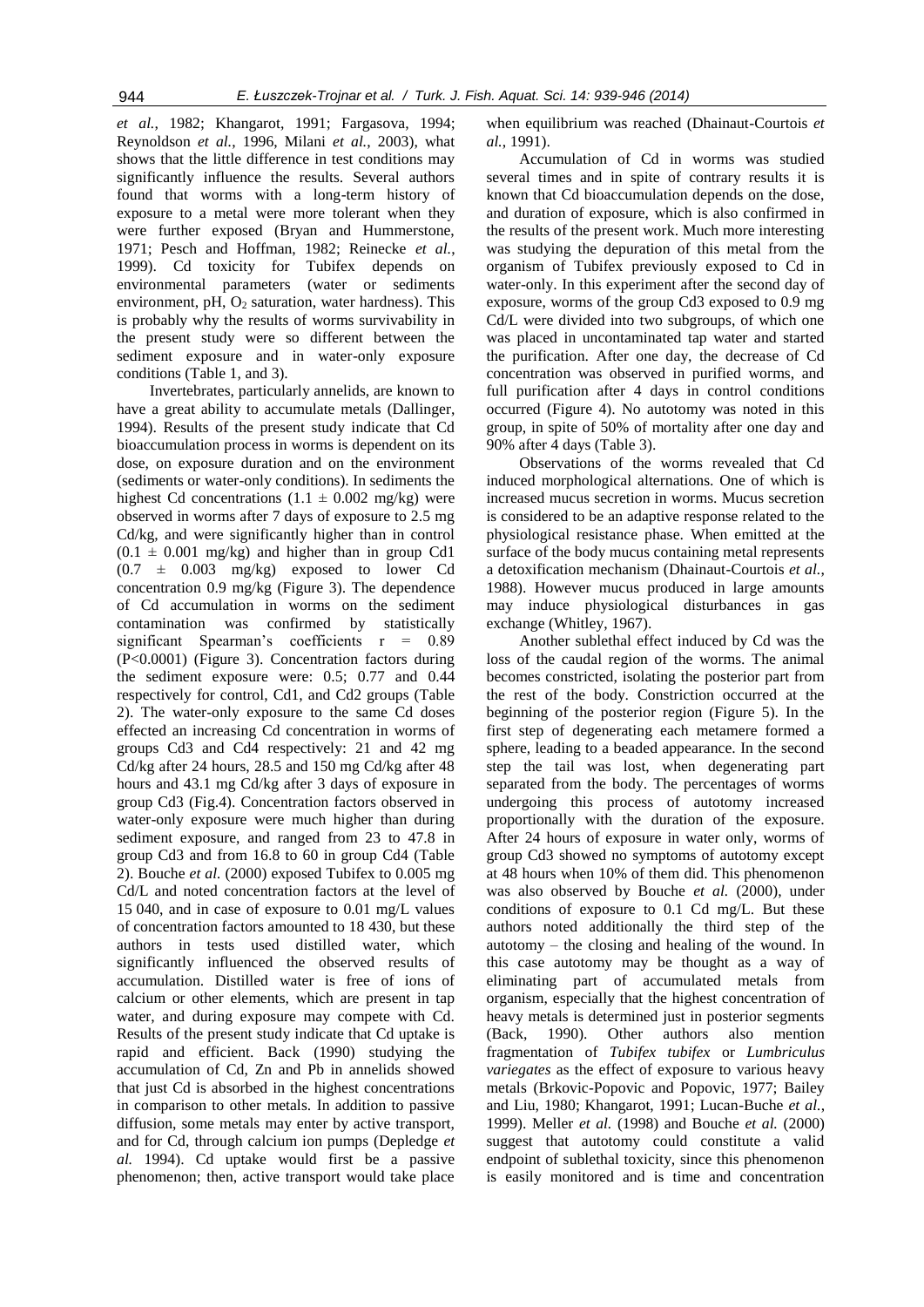dependent.

Bioaccumulation of Cd in worms represents a major risk. It is commonly known that heavy metals are not biodegradable and accumulating in living organisms are easily biomagnificated and transferred to higher organisms in food chains. Ali and Fishar (2005) studying heavy metals in various elements of Qarun Lake in Egypt indicated that Cd concentration in water was as low as  $0.22 \mu g/L$ , in bottom sediments little higher ranging from 0.94 to 1.80 mg/kg, and on benthic invertebrates from 0.22 to 0.25 mg/kg while at the higher level of food chain in fish feeding benthos Cd concentrations ranged from 1.16 to 1.87 mg/kg. These results show that the level of contamination increases in the subsequent links of food chain, this is why it is important to know the level of contamination in the whole food chain. The results obtained in the present work indicated that worms kept in the sediments showed higher survival and lower Cd bioaccumulation than worms exposed to Cd in water-only, although the same Cd concentration level in both kinds of exposure. Various ions present in sediments more abundant than in tap water, competing with Cd probably protected the worms and observed accumulation was not as rapid and efficient as in case of water-only exposure. Repeatedly aquarists are not sure if the natural food for fish – worms, that they buy is safe for fish, because it may come from contaminated environment. The results of the present work indicate that high Cd concentrations noted in worms after the exposure decreased during short and effective purification. This means that it is possible to purify worms from contaminated environments and use them as food for fish.

#### **Acknowledgements**

The research was financed from DS - Department of Ichthyobiology and Fisheries of the University of Agriculture -3202/KIiR.

# **References**

- Agemian, H., Sturtevant, D.P., Austen, K.D. 1980. Simultaneous acid extraction of six trace metals from fish tissue by hot-block digestion and determination by atomic-absorption spectrometry. Analyst, 105(1247): 125–130. doi: 10.1039/AN9800500125
- Ali MHH, Fishar MRA. 2005. Accumulation of trace metals in some benthic invertebrate and fish species relevant to their concentration in water and sediment of Lake Qarun, Egypt. Egyptian Journal of Aquatic Research, 31(1): 289-301. http://hdl.handle.net/1834/1215
- Arendarczyk A., Jakubowska A., Zgórska A., Grabińska-Sota E. 2014. Toxic effects of cadmium-spiked sediments in *Tubifex tubifex*: enzyme biomarkers measurements. Desalination and Water Treatment, 52(19-21): 3798-3803. doi: 10.1080/19443994.2014. 884793
- Back H. 1990. Epidermal uptake of Pb, Cd and Zn in tubificid worms. Oecologia*,* 85: 226-232. doi: 10.1007/BF00319405
- Bailey H.C., Liu D.H.W. 1980. *Lumbriculus variegates*, a benthic oligochaete, as a bioassay organism. In J.C. Eaton, P.R. Parrish and A.C. Hendricks (Eds), Aquatic Toxicology ASTM STP 707, Philadelphia, 205-215.
- Biagianti-Risbourg S., Bastide J. 1995. Hepatic perturbations induced by a herbicide (atrazine) in juvenile grey mullet *Liza ramada* (Mugilidae, Teleostei): An ultrastructural study. Aquatic Toxicology, 31: 217-229. doi: 10.1016/0166- 445X(94)00065-X
- Bouche ML., Habets F., Biagianti-Risbourg S., Vernet G. 2000. Toxic effects and bioaccumulation of cadmium in the aquatic Oligochaete *Tubifex tubifex*. Ecotoxicology and Environmental Safety, 46: 246- 251. doi: 10.1006/eesa.2000.1919
- Brkovic-Popovic I., Popovic M. 1977. Effects of heavy metals on survival and respiration rate of tubificid worms. Part I: Effects on survival. Environmental Pollution 13: 65-72. doi: 10.1016/0013- 9327(77)90093-3
- Bryan G.W., Hummerstone L.G. 1971. Adaptation of the polychaete *Nereis diversicolor* to estuarine sediments containing high concentrations of heavy metals. I. General observations and adaptation to copper. Association of the United Kingom. [Journal of the](http://journals.cambridge.org/action/displayJournal?jid=MBI)  [Marine Biological Association of the United](http://journals.cambridge.org/action/displayJournal?jid=MBI)  [Kingdom,](http://journals.cambridge.org/action/displayJournal?jid=MBI) 51: 845-863. doi: 10.1017/S0025315400018014
- Chapman P. M., Farrell M. A., Brinkhurst R. O. 1982. Relative tolerances of selected aquatic oligochaetes to individual pollutants and environmental factors. Aquatic Toxicology 2: 47-67. doi: 10.1016/0166- 445X(82)90005-4
- Dallinger R. 1994. Invertebrate organisms as biological indicators of heavy metal pollution. Applied Biochemistry and Biotechnology, 48: 27-31. doi: 10.1007/BF02825356
- Depledge M.H., Weeks J.M., Bjerregaard P. 1994. Heavy metals. In P. Calow (Ed) Handbook of Ecotoxicology. Second edition, Blackwell Scientific, Oxford, 79-105.
- Dhainaut-Curtois N., Arrouijal F. Z., Demuynek S. 1988. Effets biologiques de trois metaux lourds (chrome, nickel et plomb) sur *Nereis diversicolor* (Annelide polychete). Oceanis, 14: 423-433.
- Dhainaut-Curtois N., Demuynek S., Salzet-Reveillon B. 1991. Mecanismes de detoxication chez les poissons et invertebres marins. Oceanis, 17, 403-419.
- Eisler R. 1981. Trace metal concentrations in marine organisms. Pergamon Press, Oxford.
- Fargasova A. 1994. Toxicity of metals on *Daphnia* and *Tubifex tubifex.* Ecotoxicology and Environmental Safety, 27: 210-213. doi: 10.1006/eesa.1994.1017
- Hall L.W.Jr., Scott M.C., Killen W.D. 1988. Ecological risk assessment of copper and cadmium in surface waters of Chsapeake Bay watershed. Environmental Toxicology and Chemistry, 17: 1172-1189. doi: 10.1002/etc.5620170626
- Journal of Laws 2002. Sorts and concentrations of substances which cause that the spoil is contaminated. Regulation of the Minister of the Environment No 55 item 498 (accessed 16 April 2002).
- Journal of Laws 2011. Regulation of the Minister of Environment on the classification of the status of surface waters and environmental quality standards for priority substances. No 257 item. 1545, (accesed 9 November 2011)